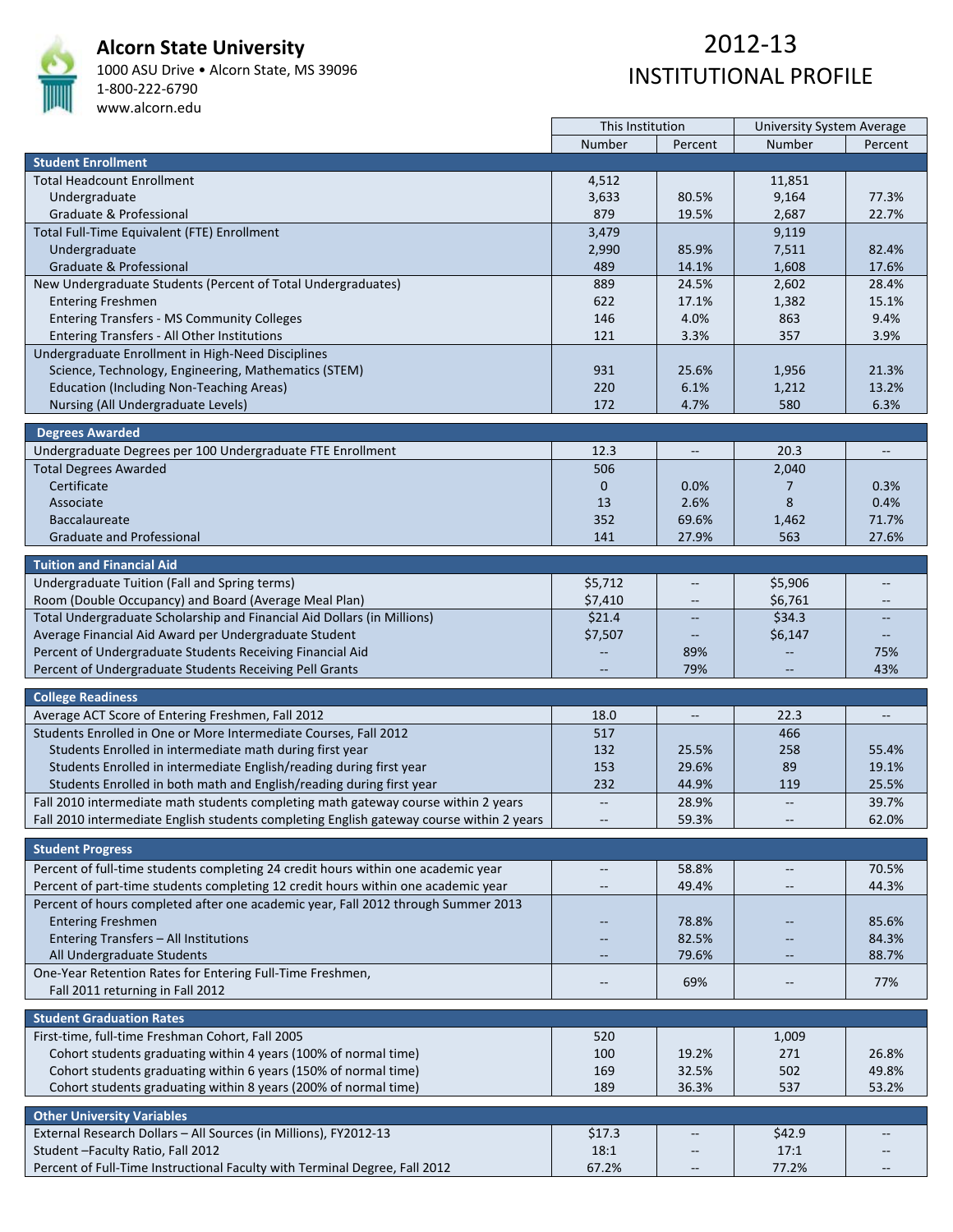

# **Delta State University**

1003 West Sunflower Road • Cleveland, MS 38733 1‐800‐GOTO‐DSU www.deltastate.edu

|                                                                                          | This Institution         |                          | University System Average |                          |  |
|------------------------------------------------------------------------------------------|--------------------------|--------------------------|---------------------------|--------------------------|--|
|                                                                                          | Number                   | Percent                  | Number                    | Percent                  |  |
| <b>Student Enrollment</b>                                                                |                          |                          |                           |                          |  |
| <b>Total Headcount Enrollment</b>                                                        | 6,129                    |                          | 11,851                    |                          |  |
| Undergraduate                                                                            | 3,154                    | 51.5%                    | 9,164                     | 77.3%                    |  |
| Graduate & Professional                                                                  | 2,975                    | 48.5%                    | 2,687                     | 22.7%                    |  |
|                                                                                          |                          |                          |                           |                          |  |
| Total Full-Time Equivalent (FTE) Enrollment                                              | 3,304                    |                          | 9,119                     |                          |  |
| Undergraduate                                                                            | 2,276                    | 68.9%                    | 7,511                     | 82.4%                    |  |
| Graduate & Professional                                                                  | 1,028                    | 31.1%                    | 1,608                     | 17.6%                    |  |
| New Undergraduate Students (Percent of Total Undergraduates)                             | 966                      | 30.6%                    | 2,602                     | 28.4%                    |  |
| <b>Entering Freshmen</b>                                                                 | 400                      | 12.7%                    | 1,382                     | 15.1%                    |  |
| <b>Entering Transfers - MS Community Colleges</b>                                        | 367                      | 11.6%                    | 863                       | 9.4%                     |  |
| Entering Transfers - All Other Institutions                                              | 199                      | 6.3%                     | 357                       | 3.9%                     |  |
| Undergraduate Enrollment in High-Need Disciplines                                        |                          |                          |                           |                          |  |
|                                                                                          |                          |                          |                           |                          |  |
| Science, Technology, Engineering, Mathematics (STEM)                                     | 368                      | 11.7%                    | 1,956                     | 21.3%                    |  |
| <b>Education (Including Non-Teaching Areas)</b>                                          | 619                      | 19.6%                    | 1,212                     | 13.2%                    |  |
| Nursing (All Undergraduate Levels)                                                       | 101                      | 3.2%                     | 580                       | 6.3%                     |  |
|                                                                                          |                          |                          |                           |                          |  |
| <b>Degrees Awarded</b>                                                                   |                          |                          |                           |                          |  |
| Undergraduate Degrees per 100 Undergraduate FTE Enrollment                               | 18.9                     | $-\hbox{--}$             | 20.3                      | $\overline{\phantom{a}}$ |  |
| <b>Total Degrees Awarded</b>                                                             | 796                      |                          | 2,040                     |                          |  |
| Certificate                                                                              | $\mathbf 0$              | 0.0%                     | 7                         | 0.3%                     |  |
| Associate                                                                                | $\mathbf{0}$             | 0.0%                     | 8                         | 0.4%                     |  |
| <b>Baccalaureate</b>                                                                     | 487                      | 61.2%                    | 1,462                     | 71.7%                    |  |
| <b>Graduate and Professional</b>                                                         | 309                      | 38.8%                    | 563                       | 27.6%                    |  |
|                                                                                          |                          |                          |                           |                          |  |
| <b>Tuition and Financial Aid</b>                                                         |                          |                          |                           |                          |  |
| Undergraduate Tuition (Fall and Spring terms)                                            | \$5,724                  | $\qquad \qquad -$        | \$5,906                   | $\overline{a}$           |  |
| Room (Double Occupancy) and Board (Average Meal Plan)                                    | \$5,993                  | $-\!$                    | \$6,761                   | $\qquad \qquad -$        |  |
| Total Undergraduate Scholarship and Financial Aid Dollars (in Millions)                  | \$11.3                   |                          | \$34.3                    |                          |  |
|                                                                                          |                          |                          |                           |                          |  |
| Average Financial Aid Award per Undergraduate Student                                    | \$5,689                  |                          | \$6,147                   |                          |  |
| Percent of Undergraduate Students Receiving Financial Aid                                |                          | 72%                      | $-$                       | 75%                      |  |
| Percent of Undergraduate Students Receiving Pell Grants                                  |                          | 49%                      |                           | 43%                      |  |
| <b>College Readiness</b>                                                                 |                          |                          |                           |                          |  |
|                                                                                          |                          |                          |                           |                          |  |
| Average ACT Score of Entering Freshmen, Fall 2012                                        | 20.4                     |                          | 22.3                      |                          |  |
| Students Enrolled in One or More Intermediate Courses, Fall 2012                         | 141                      |                          | 466                       |                          |  |
| Students Enrolled in intermediate math during first year                                 | 57                       | 40.4%                    | 258                       | 55.4%                    |  |
| Students Enrolled in intermediate English/reading during first year                      | 43                       | 30.5%                    | 89                        | 19.1%                    |  |
| Students Enrolled in both math and English/reading during first year                     | 41                       | 29.1%                    | 119                       | 25.5%                    |  |
| Fall 2010 intermediate math students completing math gateway course within 2 years       | $\overline{\phantom{m}}$ | 19.1%                    | $\overline{\phantom{a}}$  | 39.7%                    |  |
| Fall 2010 intermediate English students completing English gateway course within 2 years |                          | 60.9%                    |                           | 62.0%                    |  |
|                                                                                          |                          |                          |                           |                          |  |
| <b>Student Progress</b>                                                                  |                          |                          |                           |                          |  |
| Percent of full-time students completing 24 credit hours within one academic year        |                          | 67.8%                    | $\overline{\phantom{a}}$  | 70.5%                    |  |
| Percent of part-time students completing 12 credit hours within one academic year        | $-$                      | 18.8%                    | $\overline{\phantom{a}}$  | 44.3%                    |  |
| Percent of hours completed after one academic year, Fall 2012 through Summer 2013        |                          |                          |                           |                          |  |
|                                                                                          |                          |                          |                           |                          |  |
| <b>Entering Freshmen</b>                                                                 | $- -$                    | 77.1%                    | $\qquad \qquad -$         | 85.6%                    |  |
| Entering Transfers - All Institutions                                                    |                          | 79.8%                    |                           | 84.3%                    |  |
| All Undergraduate Students                                                               |                          | 84.8%                    |                           | 88.7%                    |  |
| One-Year Retention Rates for Entering Full-Time Freshmen,                                |                          |                          |                           |                          |  |
| Fall 2011 returning in Fall 2012                                                         | $\overline{\phantom{m}}$ | 67%                      | $\overline{\phantom{a}}$  | 77%                      |  |
|                                                                                          |                          |                          |                           |                          |  |
| <b>Student Graduation Rates</b>                                                          |                          |                          |                           |                          |  |
| First-time, full-time Freshman Cohort, Fall 2005                                         | 393                      |                          | 1,009                     |                          |  |
| Cohort students graduating within 4 years (100% of normal time)                          | 67                       | 17.0%                    | 271                       | 26.8%                    |  |
| Cohort students graduating within 6 years (150% of normal time)                          | 127                      | 32.3%                    | 502                       | 49.8%                    |  |
| Cohort students graduating within 8 years (200% of normal time)                          | 136                      | 34.6%                    | 537                       | 53.2%                    |  |
|                                                                                          |                          |                          |                           |                          |  |
| <b>Other University Variables</b>                                                        |                          |                          |                           |                          |  |
| External Research Dollars - All Sources (in Millions), FY2012-13                         | \$4.2                    | --                       | \$42.9                    | --                       |  |
| Student - Faculty Ratio, Fall 2012                                                       | 18:1                     |                          | 17:1                      | --                       |  |
| Percent of Full-Time Instructional Faculty with Terminal Degree, Fall 2012               | 65.9%                    | $\overline{\phantom{m}}$ | 77.2%                     | $- -$                    |  |
|                                                                                          |                          |                          |                           |                          |  |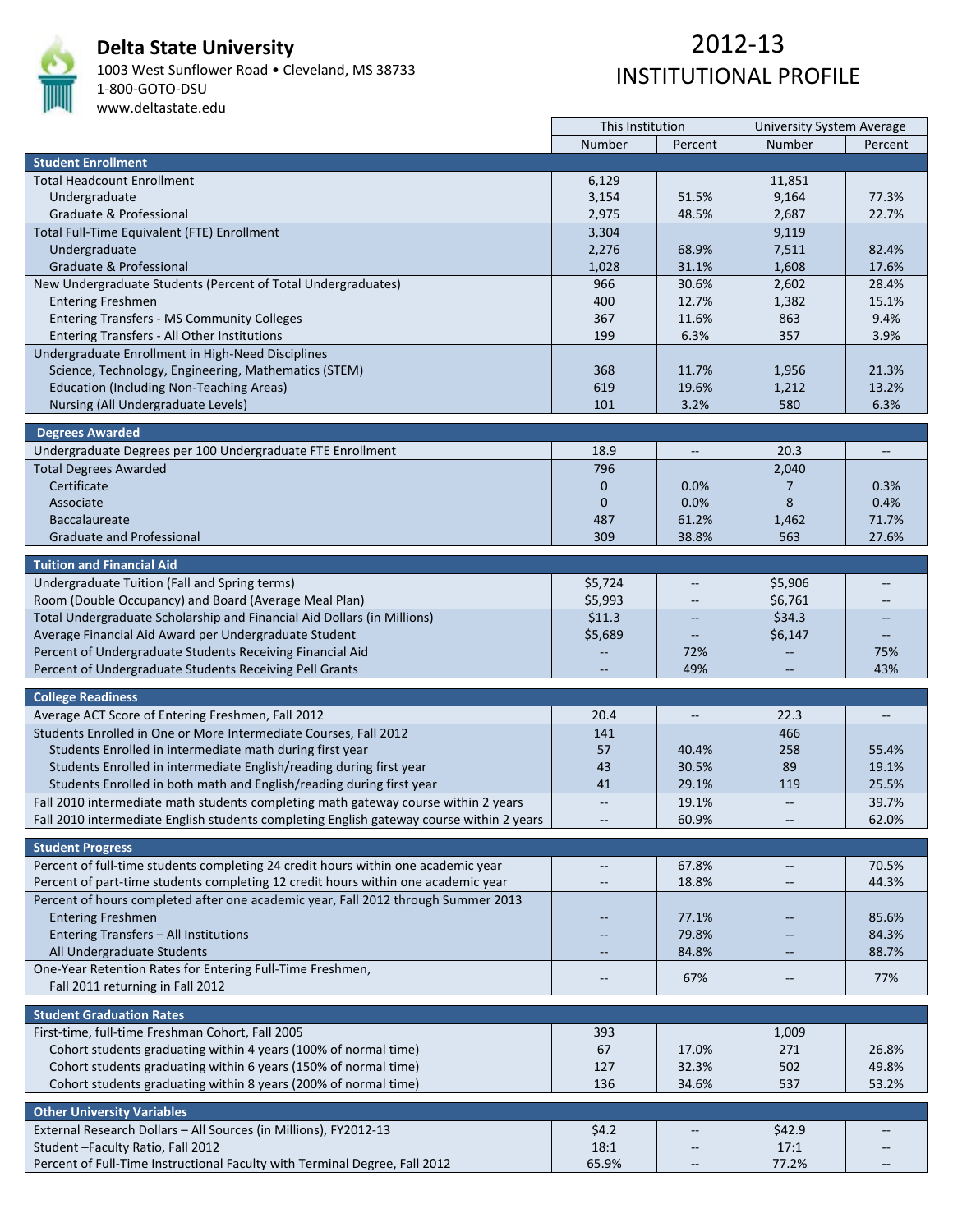

#### **Jackson State University**

1400 Lynch Street • Jackson, MS 39217 1‐800‐848‐6817

#### www.jsums.edu

|                                                                                          | This Institution         |                          | <b>University System Average</b> |                                   |
|------------------------------------------------------------------------------------------|--------------------------|--------------------------|----------------------------------|-----------------------------------|
|                                                                                          | Number                   | Percent                  | Number                           | Percent                           |
| <b>Student Enrollment</b>                                                                |                          |                          |                                  |                                   |
| <b>Total Headcount Enrollment</b>                                                        | 10,673                   |                          | 11,851                           |                                   |
| Undergraduate                                                                            | 7,970                    | 74.7%                    | 9,164                            | 77.3%                             |
| Graduate & Professional                                                                  | 2,703                    | 25.3%                    | 2,687                            | 22.7%                             |
| Total Full-Time Equivalent (FTE) Enrollment                                              | 7,485                    |                          | 9,119                            |                                   |
| Undergraduate                                                                            | 6,193                    | 82.7%                    | 7,511                            | 82.4%                             |
| Graduate & Professional                                                                  | 1,292                    | 17.3%                    | 1,608                            | 17.6%                             |
| New Undergraduate Students (Percent of Total Undergraduates)                             | 2,043                    | 25.6%                    | 2,602                            | 28.4%                             |
| <b>Entering Freshmen</b>                                                                 | 985                      | 12.4%                    | 1,382                            | 15.1%                             |
| <b>Entering Transfers - MS Community Colleges</b>                                        | 714                      | 9.0%                     | 863                              | 9.4%                              |
| Entering Transfers - All Other Institutions                                              | 344                      | 4.3%                     | 357                              | 3.9%                              |
| Undergraduate Enrollment in High-Need Disciplines                                        |                          |                          |                                  |                                   |
| Science, Technology, Engineering, Mathematics (STEM)                                     | 1,919                    | 24.1%                    | 1,956                            | 21.3%                             |
| <b>Education (Including Non-Teaching Areas)</b>                                          | 1,588                    | 19.9%                    | 1,212                            | 13.2%                             |
|                                                                                          |                          |                          | 580                              | 6.3%                              |
| Nursing (All Undergraduate Levels)                                                       |                          |                          |                                  |                                   |
| <b>Degrees Awarded</b>                                                                   |                          |                          |                                  |                                   |
| Undergraduate Degrees per 100 Undergraduate FTE Enrollment                               | 15.9                     | $- -$                    | 20.3                             | $\hspace{0.05cm} \dashrightarrow$ |
| <b>Total Degrees Awarded</b>                                                             | 1,485                    |                          | 2,040                            |                                   |
| Certificate                                                                              | 0                        | 0.0%                     | 7                                | 0.3%                              |
| Associate                                                                                | $\overline{0}$           | 0.0%                     | 8                                | 0.4%                              |
| <b>Baccalaureate</b>                                                                     | 946                      | 63.7%                    | 1,462                            | 71.7%                             |
| <b>Graduate and Professional</b>                                                         | 539                      | 36.3%                    | 563                              | 27.6%                             |
|                                                                                          |                          |                          |                                  |                                   |
| <b>Tuition and Financial Aid</b>                                                         |                          |                          |                                  |                                   |
| Undergraduate Tuition (Fall and Spring terms)                                            | \$5,988                  |                          | \$5,906                          | --                                |
| Room (Double Occupancy) and Board (Average Meal Plan)                                    | \$7,107                  |                          | \$6,761                          |                                   |
| Total Undergraduate Scholarship and Financial Aid Dollars (in Millions)                  | \$35.3                   |                          | \$34.3                           |                                   |
| Average Financial Aid Award per Undergraduate Student                                    | \$6,853                  |                          | \$6,147                          | $\qquad \qquad -$                 |
| Percent of Undergraduate Students Receiving Financial Aid                                |                          | 77%                      |                                  | 75%                               |
| Percent of Undergraduate Students Receiving Pell Grants                                  |                          | 65%                      |                                  | 43%                               |
|                                                                                          |                          |                          |                                  |                                   |
| <b>College Readiness</b>                                                                 |                          |                          |                                  |                                   |
| Average ACT Score of Entering Freshmen, Fall 2012                                        | 18.9                     | $\overline{\phantom{a}}$ | 22.3                             | $\overline{\phantom{a}}$          |
| Students Enrolled in One or More Intermediate Courses, Fall 2012                         | 570                      |                          | 466                              |                                   |
| Students Enrolled in intermediate math during first year                                 | 235                      | 41.2%                    | 258                              | 55.4%                             |
| Students Enrolled in intermediate English/reading during first year                      | 161                      | 28.2%                    | 89                               | 19.1%                             |
| Students Enrolled in both math and English/reading during first year                     | 174                      | 30.5%                    | 119                              | 25.5%                             |
| Fall 2010 intermediate math students completing math gateway course within 2 years       | $\overline{\phantom{a}}$ | 46.3%                    |                                  | 39.7%                             |
| Fall 2010 intermediate English students completing English gateway course within 2 years |                          | 65.3%                    |                                  | 62.0%                             |
|                                                                                          |                          |                          |                                  |                                   |
| <b>Student Progress</b>                                                                  |                          |                          |                                  |                                   |
| Percent of full-time students completing 24 credit hours within one academic year        | $\overline{\phantom{a}}$ | 59.3%                    | $\overline{\phantom{m}}$         | 70.5%                             |
| Percent of part-time students completing 12 credit hours within one academic year        | $-\!$                    | 54.5%                    | $\overline{\phantom{m}}$         | 44.3%                             |
| Percent of hours completed after one academic year, Fall 2012 through Summer 2013        |                          |                          |                                  |                                   |
| <b>Entering Freshmen</b>                                                                 |                          | 80.2%                    |                                  | 85.6%                             |
| Entering Transfers - All Institutions                                                    |                          | 77.7%                    |                                  | 84.3%                             |
| All Undergraduate Students                                                               | $\overline{\phantom{a}}$ | 79.0%                    |                                  | 88.7%                             |
| One-Year Retention Rates for Entering Full-Time Freshmen,                                |                          |                          |                                  |                                   |
| Fall 2011 returning in Fall 2012                                                         | $\overline{\phantom{m}}$ | 73%                      | --                               | 77%                               |
|                                                                                          |                          |                          |                                  |                                   |
| <b>Student Graduation Rates</b>                                                          |                          |                          |                                  |                                   |
| First-time, full-time Freshman Cohort, Fall 2005                                         | 1,131                    |                          | 1,009                            |                                   |
| Cohort students graduating within 4 years (100% of normal time)                          | 221                      | 19.5%                    | 271                              | 26.8%                             |
| Cohort students graduating within 6 years (150% of normal time)                          | 453                      | 40.1%                    | 502                              | 49.8%                             |
| Cohort students graduating within 8 years (200% of normal time)                          | 536                      | 47.4%                    | 537                              | 53.2%                             |
|                                                                                          |                          |                          |                                  |                                   |
| <b>Other University Variables</b>                                                        |                          |                          |                                  |                                   |
| External Research Dollars - All Sources (in Millions), FY2012-13                         | \$36.2                   |                          | \$42.9                           |                                   |
| Student - Faculty Ratio, Fall 2012                                                       | 18:1                     | $-\!$                    | 17:1                             |                                   |
| Percent of Full-Time Instructional Faculty with Terminal Degree, Fall 2012               | 80.1%                    | $\overline{\phantom{a}}$ | 77.2%                            |                                   |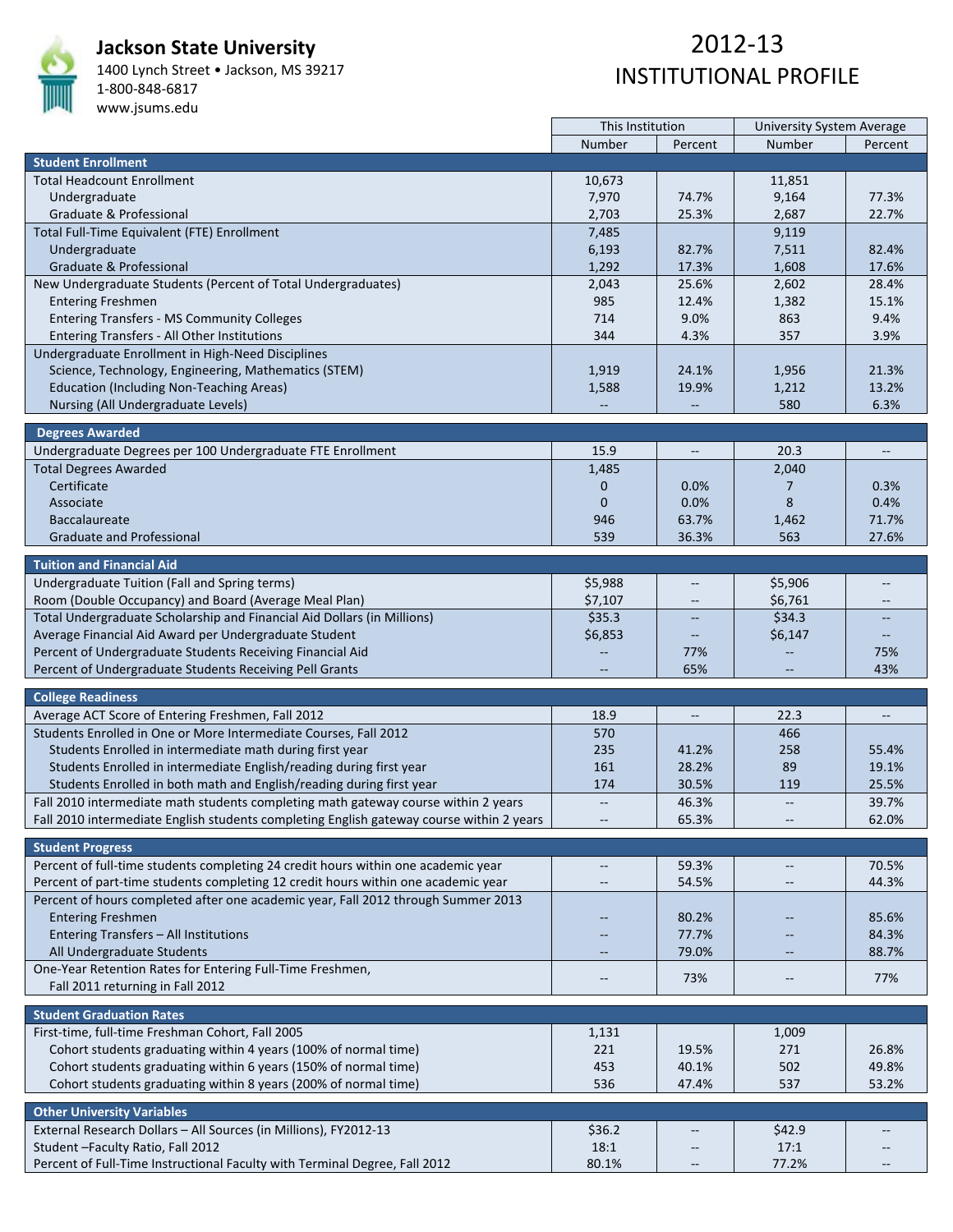

#### **Mississippi State University**

P.O. Box 9700 • Mississippi State, MS 39762 1‐662‐325‐2224 www.msstate.edu

|                                                                                          | This Institution         |                          | <b>University System Average</b> |                                   |  |
|------------------------------------------------------------------------------------------|--------------------------|--------------------------|----------------------------------|-----------------------------------|--|
|                                                                                          | Number                   | Percent                  | Number                           | Percent                           |  |
| <b>Student Enrollment</b>                                                                |                          |                          |                                  |                                   |  |
| <b>Total Headcount Enrollment</b>                                                        | 22,872                   |                          | 11,851                           |                                   |  |
| Undergraduate                                                                            | 17,881                   | 78.2%                    | 9,164                            | 77.3%                             |  |
| Graduate & Professional                                                                  | 4,991                    | 21.8%                    | 2,687                            | 22.7%                             |  |
| Total Full-Time Equivalent (FTE) Enrollment                                              | 18,865                   |                          | 9,119                            |                                   |  |
| Undergraduate                                                                            | 15,593                   | 82.7%                    | 7,511                            | 82.4%                             |  |
| Graduate & Professional                                                                  | 3,272                    | 17.3%                    | 1,608                            | 17.6%                             |  |
| New Undergraduate Students (Percent of Total Undergraduates)                             | 5,067                    | 28.3%                    | 2,602                            | 28.4%                             |  |
| <b>Entering Freshmen</b>                                                                 | 2,935                    | 16.4%                    | 1,382                            | 15.1%                             |  |
| <b>Entering Transfers - MS Community Colleges</b>                                        | 1,578                    | 8.8%                     | 863                              | 9.4%                              |  |
| Entering Transfers - All Other Institutions                                              | 554                      | 3.1%                     | 357                              | 3.9%                              |  |
| Undergraduate Enrollment in High-Need Disciplines                                        |                          |                          |                                  |                                   |  |
| Science, Technology, Engineering, Mathematics (STEM)                                     | 6,091                    |                          |                                  | 21.3%                             |  |
|                                                                                          |                          | 34.1%                    | 1,956                            | 13.2%                             |  |
| <b>Education (Including Non-Teaching Areas)</b>                                          | 3,163                    | 17.7%                    | 1,212                            |                                   |  |
| Nursing (All Undergraduate Levels)                                                       |                          |                          | 580                              | 6.3%                              |  |
| <b>Degrees Awarded</b>                                                                   |                          |                          |                                  |                                   |  |
| Undergraduate Degrees per 100 Undergraduate FTE Enrollment                               | 21.3                     | $\overline{\phantom{a}}$ | 20.3                             | $\hspace{0.05cm} \dashrightarrow$ |  |
| <b>Total Degrees Awarded</b>                                                             | 4,258                    |                          | 2,040                            |                                   |  |
| Certificate                                                                              | $\mathbf 0$              | 0.0%                     | 7                                | 0.3%                              |  |
| Associate                                                                                | $\mathbf{0}$             | 0.0%                     | 8                                | 0.4%                              |  |
| <b>Baccalaureate</b>                                                                     | 3,215                    | 75.5%                    | 1,462                            | 71.7%                             |  |
| <b>Graduate and Professional</b>                                                         | 1,043                    | 24.5%                    | 563                              | 27.6%                             |  |
|                                                                                          |                          |                          |                                  |                                   |  |
| <b>Tuition and Financial Aid</b>                                                         |                          |                          |                                  |                                   |  |
| Undergraduate Tuition (Fall and Spring terms)                                            | \$6,264                  |                          | \$5,906                          | $-$                               |  |
| Room (Double Occupancy) and Board (Average Meal Plan)                                    | \$7,074                  |                          | \$6,761                          |                                   |  |
| Total Undergraduate Scholarship and Financial Aid Dollars (in Millions)                  | \$80.9                   |                          | \$34.3                           |                                   |  |
| Average Financial Aid Award per Undergraduate Student                                    | \$6,487                  | $\qquad \qquad -$        | \$6,147                          | $\qquad \qquad -$                 |  |
| Percent of Undergraduate Students Receiving Financial Aid                                |                          | 76%                      |                                  | 75%                               |  |
| Percent of Undergraduate Students Receiving Pell Grants                                  |                          | 34%                      |                                  | 43%                               |  |
|                                                                                          |                          |                          |                                  |                                   |  |
| <b>College Readiness</b>                                                                 |                          |                          |                                  |                                   |  |
| Average ACT Score of Entering Freshmen, Fall 2012                                        | 23.6                     | $\overline{\phantom{a}}$ | 22.3                             | $\overline{\phantom{a}}$          |  |
| Students Enrolled in One or More Intermediate Courses, Fall 2012                         | 734                      |                          | 466                              |                                   |  |
| Students Enrolled in intermediate math during first year                                 | 585                      | 79.7%                    | 258                              | 55.4%                             |  |
| Students Enrolled in intermediate English/reading during first year                      | 56                       | 7.6%                     | 89                               | 19.1%                             |  |
| Students Enrolled in both math and English/reading during first year                     | 93                       | 12.7%                    | 119                              | 25.5%                             |  |
| Fall 2010 intermediate math students completing math gateway course within 2 years       | $\overline{\phantom{m}}$ | 63.7%                    | $\overline{\phantom{a}}$         | 39.7%                             |  |
| Fall 2010 intermediate English students completing English gateway course within 2 years |                          | 71.4%                    |                                  | 62.0%                             |  |
|                                                                                          |                          |                          |                                  |                                   |  |
| <b>Student Progress</b>                                                                  |                          |                          |                                  |                                   |  |
| Percent of full-time students completing 24 credit hours within one academic year        | $\overline{\phantom{a}}$ | 74.1%                    | $\overline{\phantom{m}}$         | 70.5%                             |  |
| Percent of part-time students completing 12 credit hours within one academic year        | $\overline{\phantom{m}}$ | 53.4%                    | $\qquad \qquad -$                | 44.3%                             |  |
| Percent of hours completed after one academic year, Fall 2012 through Summer 2013        |                          |                          |                                  |                                   |  |
| <b>Entering Freshmen</b>                                                                 |                          | 86.3%                    |                                  | 85.6%                             |  |
| Entering Transfers - All Institutions                                                    |                          | 89.0%                    |                                  | 84.3%                             |  |
| All Undergraduate Students                                                               | $\overline{\phantom{a}}$ | 92.8%                    |                                  | 88.7%                             |  |
| One-Year Retention Rates for Entering Full-Time Freshmen,                                |                          |                          |                                  |                                   |  |
| Fall 2011 returning in Fall 2012                                                         | $\overline{\phantom{m}}$ | 81%                      | $\qquad \qquad -$                | 77%                               |  |
|                                                                                          |                          |                          |                                  |                                   |  |
| <b>Student Graduation Rates</b>                                                          |                          |                          |                                  |                                   |  |
| First-time, full-time Freshman Cohort, Fall 2005                                         | 1,949                    |                          | 1,009                            |                                   |  |
| Cohort students graduating within 4 years (100% of normal time)                          | 585                      | 30.0%                    | 271                              | 26.8%                             |  |
| Cohort students graduating within 6 years (150% of normal time)                          | 1,174                    | 60.2%                    | 502                              | 49.8%                             |  |
| Cohort students graduating within 8 years (200% of normal time)                          | 1,236                    | 63.4%                    | 537                              | 53.2%                             |  |
|                                                                                          |                          |                          |                                  |                                   |  |
| <b>Other University Variables</b>                                                        |                          |                          |                                  |                                   |  |
| External Research Dollars - All Sources (in Millions), FY2012-13                         | \$114.8                  |                          | \$42.9                           |                                   |  |
| Student-Faculty Ratio, Fall 2012                                                         | 19:1                     |                          | 17:1                             |                                   |  |
| Percent of Full-Time Instructional Faculty with Terminal Degree, Fall 2012               | 80.6%                    |                          | 77.2%                            |                                   |  |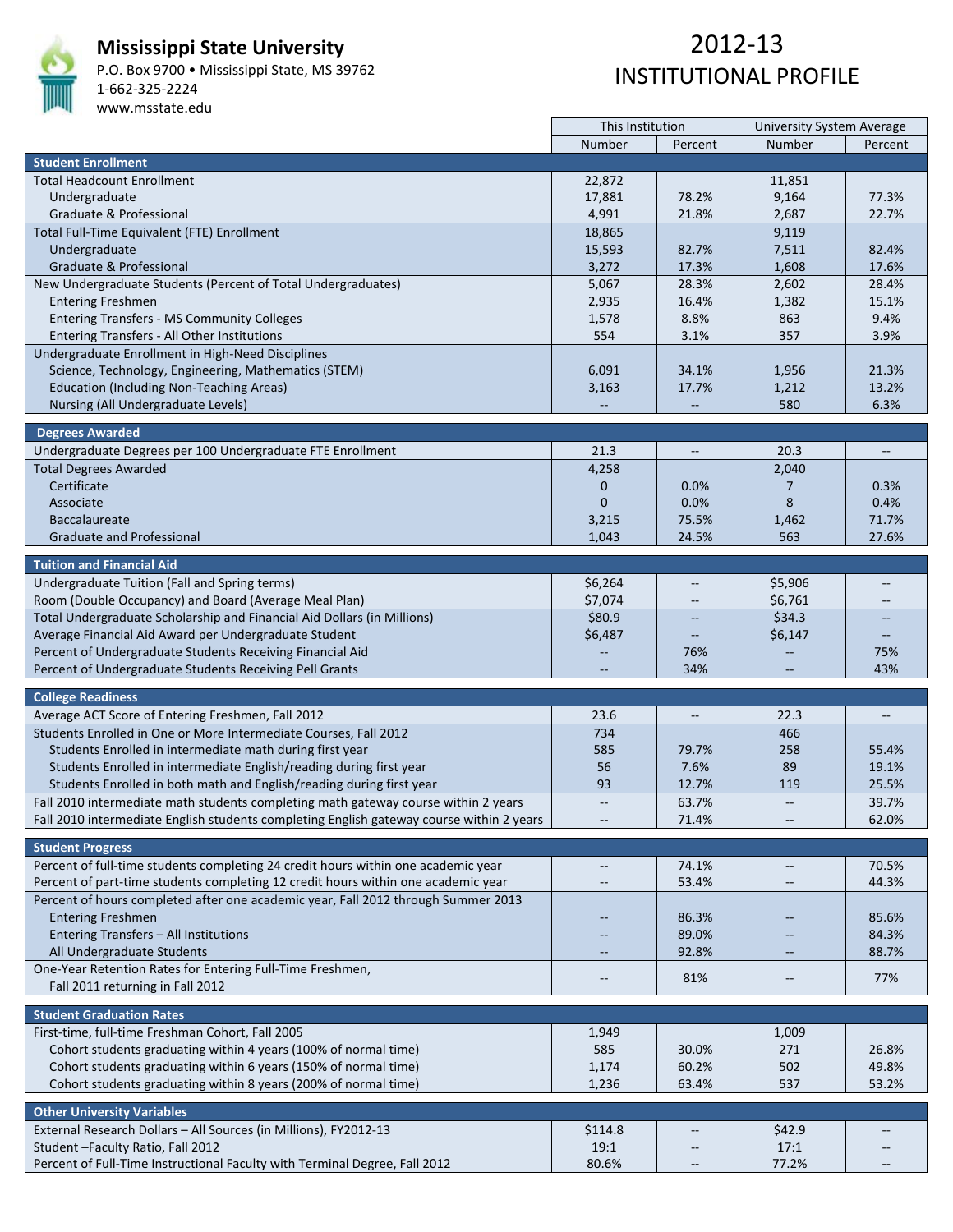

#### **Mississippi University for Women**

P.O. Box W‐1613 • Columbus, MS 39701 1‐877‐462‐8439 www.muw.edu

|                                                                                          | This Institution         |              | <b>University System Average</b>                    |                   |  |
|------------------------------------------------------------------------------------------|--------------------------|--------------|-----------------------------------------------------|-------------------|--|
|                                                                                          | Number                   | Percent      | Number                                              | Percent           |  |
| <b>Student Enrollment</b>                                                                |                          |              |                                                     |                   |  |
| <b>Total Headcount Enrollment</b>                                                        | 3,487                    |              | 11,851                                              |                   |  |
| Undergraduate                                                                            | 3,223                    | 92.4%        | 9,164                                               | 77.3%             |  |
| Graduate & Professional                                                                  | 264                      | 7.6%         | 2,687                                               | 22.7%             |  |
|                                                                                          |                          |              |                                                     |                   |  |
| Total Full-Time Equivalent (FTE) Enrollment                                              | 2,571                    |              | 9,119                                               |                   |  |
| Undergraduate                                                                            | 2,409                    | 93.7%        | 7,511                                               | 82.4%             |  |
| Graduate & Professional                                                                  | 162                      | 6.3%         | 1,608                                               | 17.6%             |  |
| New Undergraduate Students (Percent of Total Undergraduates)                             | 1,071                    | 33.2%        | 2,602                                               | 28.4%             |  |
| <b>Entering Freshmen</b>                                                                 | 206                      | 6.4%         | 1,382                                               | 15.1%             |  |
| <b>Entering Transfers - MS Community Colleges</b>                                        | 664                      | 20.6%        | 863                                                 | 9.4%              |  |
| Entering Transfers - All Other Institutions                                              | 201                      | 6.2%         | 357                                                 | 3.9%              |  |
| Undergraduate Enrollment in High-Need Disciplines                                        |                          |              |                                                     |                   |  |
| Science, Technology, Engineering, Mathematics (STEM)                                     | 117                      | 3.6%         | 1,956                                               | 21.3%             |  |
|                                                                                          | 212                      | 6.6%         |                                                     | 13.2%             |  |
| Education (Including Non-Teaching Areas)                                                 |                          |              | 1,212                                               |                   |  |
| Nursing (All Undergraduate Levels)                                                       | 998                      | 31.0%        | 580                                                 | 6.3%              |  |
| <b>Degrees Awarded</b>                                                                   |                          |              |                                                     |                   |  |
|                                                                                          |                          |              |                                                     |                   |  |
| Undergraduate Degrees per 100 Undergraduate FTE Enrollment                               | 31.6                     | $-\hbox{--}$ | 20.3                                                | $\qquad \qquad -$ |  |
| <b>Total Degrees Awarded</b>                                                             | 817                      |              | 2,040                                               |                   |  |
| Certificate                                                                              | $\mathbf 0$              | $0.0\%$      | 7                                                   | 0.3%              |  |
| Associate                                                                                | 47                       | 5.8%         | 8                                                   | 0.4%              |  |
| <b>Baccalaureate</b>                                                                     | 688                      | 84.2%        | 1,462                                               | 71.7%             |  |
| <b>Graduate and Professional</b>                                                         | 82                       | 10.0%        | 563                                                 | 27.6%             |  |
|                                                                                          |                          |              |                                                     |                   |  |
| <b>Tuition and Financial Aid</b>                                                         |                          |              |                                                     |                   |  |
| Undergraduate Tuition (Fall and Spring terms)                                            | \$5,316                  |              | \$5,906                                             | $-$               |  |
| Room (Double Occupancy) and Board (Average Meal Plan)                                    | \$6,074                  | $-\!$        | \$6,761                                             | $\qquad \qquad -$ |  |
| Total Undergraduate Scholarship and Financial Aid Dollars (in Millions)                  | \$11.2                   |              | \$34.3                                              |                   |  |
| Average Financial Aid Award per Undergraduate Student                                    | \$5,350                  |              | \$6,147                                             |                   |  |
|                                                                                          |                          |              |                                                     |                   |  |
| Percent of Undergraduate Students Receiving Financial Aid                                | $-$                      | 84%          | $-$                                                 | 75%               |  |
| Percent of Undergraduate Students Receiving Pell Grants                                  |                          | 49%          |                                                     | 43%               |  |
| <b>College Readiness</b>                                                                 |                          |              |                                                     |                   |  |
|                                                                                          | 22.0                     |              | 22.3                                                |                   |  |
| Average ACT Score of Entering Freshmen, Fall 2012                                        |                          |              |                                                     |                   |  |
| Students Enrolled in One or More Intermediate Courses, Fall 2012                         | 123                      |              | 466                                                 |                   |  |
| Students Enrolled in intermediate math during first year                                 | 68                       | 55.3%        | 258                                                 | 55.4%             |  |
| Students Enrolled in intermediate English/reading during first year                      | 15                       | 12.2%        | 89                                                  | 19.1%             |  |
| Students Enrolled in both math and English/reading during first year                     | 40                       | 32.5%        | 119                                                 | 25.5%             |  |
| Fall 2010 intermediate math students completing math gateway course within 2 years       | $\overline{\phantom{a}}$ | 39.1%        | $\overline{\phantom{a}}$                            | 39.7%             |  |
| Fall 2010 intermediate English students completing English gateway course within 2 years |                          | 67.4%        |                                                     | 62.0%             |  |
|                                                                                          |                          |              |                                                     |                   |  |
| <b>Student Progress</b>                                                                  |                          |              |                                                     |                   |  |
| Percent of full-time students completing 24 credit hours within one academic year        | $-\!$ –                  | 74.0%        |                                                     | 70.5%             |  |
| Percent of part-time students completing 12 credit hours within one academic year        | $\qquad \qquad -$        | 38.8%        |                                                     | 44.3%             |  |
| Percent of hours completed after one academic year, Fall 2012 through Summer 2013        |                          |              |                                                     |                   |  |
| <b>Entering Freshmen</b>                                                                 |                          | 80.5%        | $\qquad \qquad -$                                   | 85.6%             |  |
| Entering Transfers - All Institutions                                                    |                          |              |                                                     |                   |  |
|                                                                                          |                          | 85.1%        |                                                     | 84.3%             |  |
| All Undergraduate Students                                                               |                          | 88.0%        |                                                     | 88.7%             |  |
| One-Year Retention Rates for Entering Full-Time Freshmen,                                | $\qquad \qquad -$        | 74%          | $\hspace{0.05cm} -\hspace{0.05cm} -\hspace{0.05cm}$ | 77%               |  |
| Fall 2011 returning in Fall 2012                                                         |                          |              |                                                     |                   |  |
|                                                                                          |                          |              |                                                     |                   |  |
| <b>Student Graduation Rates</b>                                                          |                          |              |                                                     |                   |  |
| First-time, full-time Freshman Cohort, Fall 2005                                         | 222                      |              | 1,009                                               |                   |  |
| Cohort students graduating within 4 years (100% of normal time)                          | 53                       | 23.9%        | 271                                                 | 26.8%             |  |
| Cohort students graduating within 6 years (150% of normal time)                          | 87                       | 39.2%        | 502                                                 | 49.8%             |  |
| Cohort students graduating within 8 years (200% of normal time)                          | 89                       | 40.1%        | 537                                                 | 53.2%             |  |
|                                                                                          |                          |              |                                                     |                   |  |
| <b>Other University Variables</b>                                                        |                          |              |                                                     |                   |  |
| External Research Dollars - All Sources (in Millions), FY2012-13                         | \$5.3                    |              | \$42.9                                              |                   |  |
| Student-Faculty Ratio, Fall 2012                                                         | 14:1                     |              | 17:1                                                |                   |  |
| Percent of Full-Time Instructional Faculty with Terminal Degree, Fall 2012               | 64.1%                    | $-\hbox{--}$ | 77.2%                                               |                   |  |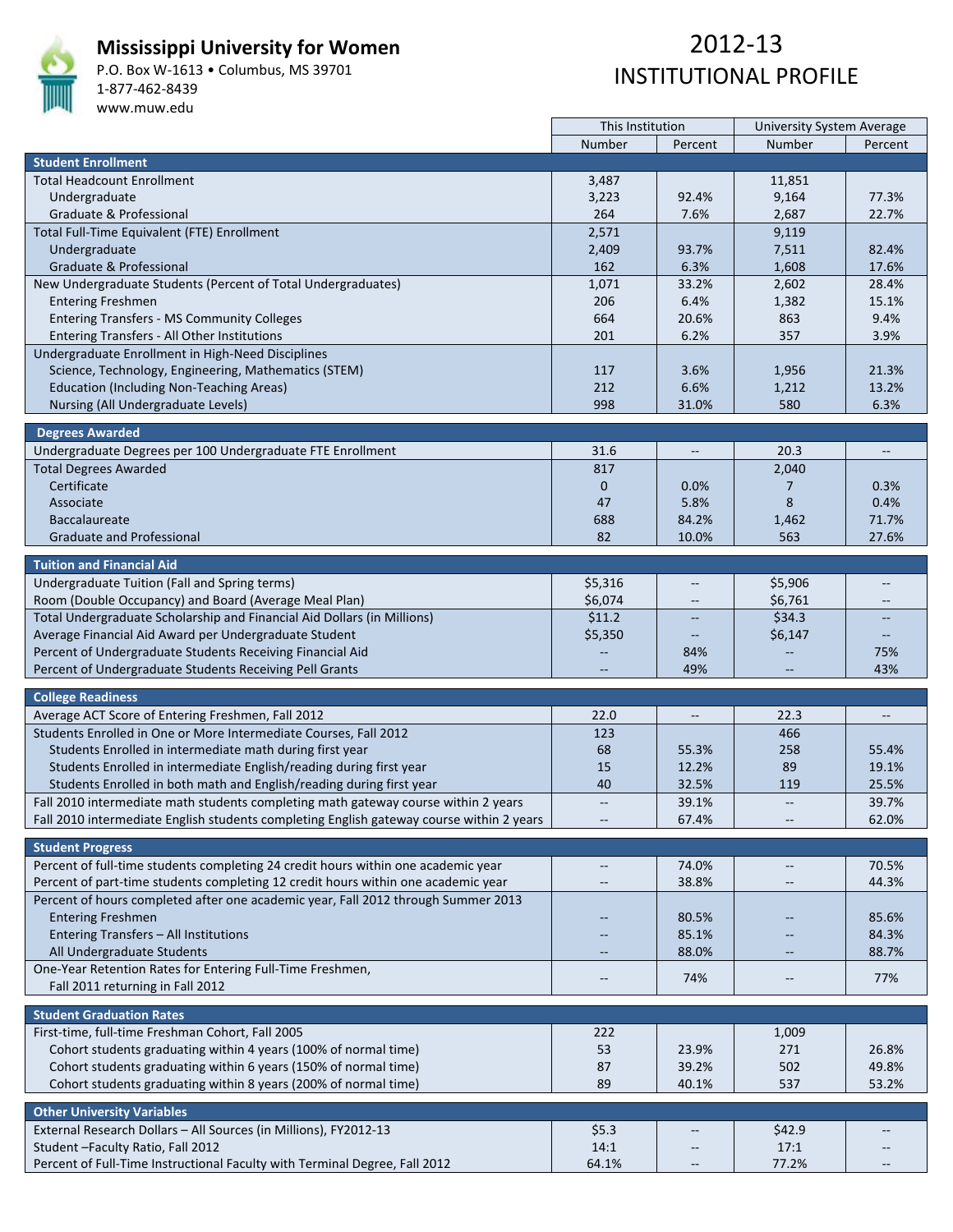

#### **Mississippi Valley State University**

14000 Highway 82 West • Itta Bena, MS 38941 1‐800‐844‐6885 www.mvsu.edu

|                                                                                          | This Institution         |                   | University System Average                           |                   |  |
|------------------------------------------------------------------------------------------|--------------------------|-------------------|-----------------------------------------------------|-------------------|--|
|                                                                                          | Number                   | Percent           | Number                                              | Percent           |  |
| <b>Student Enrollment</b>                                                                |                          |                   |                                                     |                   |  |
| <b>Total Headcount Enrollment</b>                                                        | 2,829                    |                   | 11,851                                              |                   |  |
| Undergraduate                                                                            | 2,463                    | 87.1%             | 9,164                                               | 77.3%             |  |
| Graduate & Professional                                                                  | 366                      | 12.9%             | 2,687                                               | 22.7%             |  |
|                                                                                          |                          |                   |                                                     |                   |  |
| Total Full-Time Equivalent (FTE) Enrollment                                              | 2,233                    |                   | 9,119                                               |                   |  |
| Undergraduate                                                                            | 2,032                    | 91.0%             | 7,511                                               | 82.4%             |  |
| Graduate & Professional                                                                  | 201                      | 9.0%              | 1,608                                               | 17.6%             |  |
| New Undergraduate Students (Percent of Total Undergraduates)                             | 728                      | 29.6%             | 2,602                                               | 28.4%             |  |
| <b>Entering Freshmen</b>                                                                 | 451                      | 18.3%             | 1,382                                               | 15.1%             |  |
| <b>Entering Transfers - MS Community Colleges</b>                                        | 130                      | 5.3%              | 863                                                 | 9.4%              |  |
| Entering Transfers - All Other Institutions                                              | 147                      | 6.0%              | 357                                                 | 3.9%              |  |
| Undergraduate Enrollment in High-Need Disciplines                                        |                          |                   |                                                     |                   |  |
| Science, Technology, Engineering, Mathematics (STEM)                                     | 452                      | 18.4%             | 1,956                                               | 21.3%             |  |
|                                                                                          | 685                      | 27.8%             |                                                     | 13.2%             |  |
| <b>Education (Including Non-Teaching Areas)</b>                                          |                          |                   | 1,212                                               |                   |  |
| Nursing (All Undergraduate Levels)                                                       | $\overline{\phantom{m}}$ | $\qquad \qquad -$ | 580                                                 | 6.3%              |  |
| <b>Degrees Awarded</b>                                                                   |                          |                   |                                                     |                   |  |
|                                                                                          |                          |                   |                                                     |                   |  |
| Undergraduate Degrees per 100 Undergraduate FTE Enrollment                               | 16.9                     | $-\hbox{--}$      | 20.3                                                | $\qquad \qquad -$ |  |
| <b>Total Degrees Awarded</b>                                                             | 455                      |                   | 2,040                                               |                   |  |
| Certificate                                                                              | $\mathbf 0$              | $0.0\%$           | 7                                                   | 0.3%              |  |
| Associate                                                                                | $\mathbf{0}$             | 0.0%              | 8                                                   | 0.4%              |  |
| <b>Baccalaureate</b>                                                                     | 366                      | 80.4%             | 1,462                                               | 71.7%             |  |
| <b>Graduate and Professional</b>                                                         | 89                       | 19.6%             | 563                                                 | 27.6%             |  |
|                                                                                          |                          |                   |                                                     |                   |  |
| <b>Tuition and Financial Aid</b>                                                         |                          |                   |                                                     |                   |  |
| Undergraduate Tuition (Fall and Spring terms)                                            | \$5,628                  |                   | \$5,906                                             | $-$               |  |
| Room (Double Occupancy) and Board (Average Meal Plan)                                    | \$6,735                  | $-\!$             | \$6,761                                             | $\qquad \qquad -$ |  |
| Total Undergraduate Scholarship and Financial Aid Dollars (in Millions)                  | \$12.0                   |                   | \$34.3                                              |                   |  |
| Average Financial Aid Award per Undergraduate Student                                    | \$7,058                  |                   | \$6,147                                             |                   |  |
|                                                                                          |                          |                   |                                                     |                   |  |
| Percent of Undergraduate Students Receiving Financial Aid                                |                          | 78%               | $-$                                                 | 75%               |  |
| Percent of Undergraduate Students Receiving Pell Grants                                  |                          | 69%               |                                                     | 43%               |  |
| <b>College Readiness</b>                                                                 |                          |                   |                                                     |                   |  |
|                                                                                          | 17.1                     |                   | 22.3                                                |                   |  |
| Average ACT Score of Entering Freshmen, Fall 2012                                        |                          |                   |                                                     |                   |  |
| Students Enrolled in One or More Intermediate Courses, Fall 2012                         | 310                      |                   | 466                                                 |                   |  |
| Students Enrolled in intermediate math during first year                                 | 128                      | 41.3%             | 258                                                 | 55.4%             |  |
| Students Enrolled in intermediate English/reading during first year                      | 85                       | 27.4%             | 89                                                  | 19.1%             |  |
| Students Enrolled in both math and English/reading during first year                     | 97                       | 31.3%             | 119                                                 | 25.5%             |  |
| Fall 2010 intermediate math students completing math gateway course within 2 years       | $\overline{\phantom{m}}$ | 35.5%             | $\overline{\phantom{a}}$                            | 39.7%             |  |
| Fall 2010 intermediate English students completing English gateway course within 2 years |                          | 40.6%             |                                                     | 62.0%             |  |
|                                                                                          |                          |                   |                                                     |                   |  |
| <b>Student Progress</b>                                                                  |                          |                   |                                                     |                   |  |
| Percent of full-time students completing 24 credit hours within one academic year        | $-\!$ –                  | 57.2%             |                                                     | 70.5%             |  |
| Percent of part-time students completing 12 credit hours within one academic year        | $\qquad \qquad -$        | 37.0%             |                                                     | 44.3%             |  |
| Percent of hours completed after one academic year, Fall 2012 through Summer 2013        |                          |                   |                                                     |                   |  |
|                                                                                          |                          |                   |                                                     |                   |  |
| <b>Entering Freshmen</b>                                                                 |                          | 73.1%             | $\qquad \qquad -$                                   | 85.6%             |  |
| Entering Transfers - All Institutions                                                    |                          | 80.8%             |                                                     | 84.3%             |  |
| All Undergraduate Students                                                               |                          | 79.6%             |                                                     | 88.7%             |  |
| One-Year Retention Rates for Entering Full-Time Freshmen,                                | $\qquad \qquad -$        | 61%               | $\hspace{0.05cm} -\hspace{0.05cm} -\hspace{0.05cm}$ | 77%               |  |
| Fall 2011 returning in Fall 2012                                                         |                          |                   |                                                     |                   |  |
|                                                                                          |                          |                   |                                                     |                   |  |
| <b>Student Graduation Rates</b>                                                          |                          |                   |                                                     |                   |  |
| First-time, full-time Freshman Cohort, Fall 2005                                         | 398                      |                   | 1,009                                               |                   |  |
| Cohort students graduating within 4 years (100% of normal time)                          | 43                       | 10.8%             | 271                                                 | 26.8%             |  |
| Cohort students graduating within 6 years (150% of normal time)                          | 96                       | 24.1%             | 502                                                 | 49.8%             |  |
| Cohort students graduating within 8 years (200% of normal time)                          | 111                      | 27.9%             | 537                                                 | 53.2%             |  |
|                                                                                          |                          |                   |                                                     |                   |  |
| <b>Other University Variables</b>                                                        |                          |                   |                                                     |                   |  |
| External Research Dollars - All Sources (in Millions), FY2012-13                         | \$6.8                    |                   | \$42.9                                              |                   |  |
| Student-Faculty Ratio, Fall 2012                                                         | 13:1                     |                   | 17:1                                                |                   |  |
| Percent of Full-Time Instructional Faculty with Terminal Degree, Fall 2012               | 65.3%                    | $-\hbox{--}$      | 77.2%                                               |                   |  |
|                                                                                          |                          |                   |                                                     |                   |  |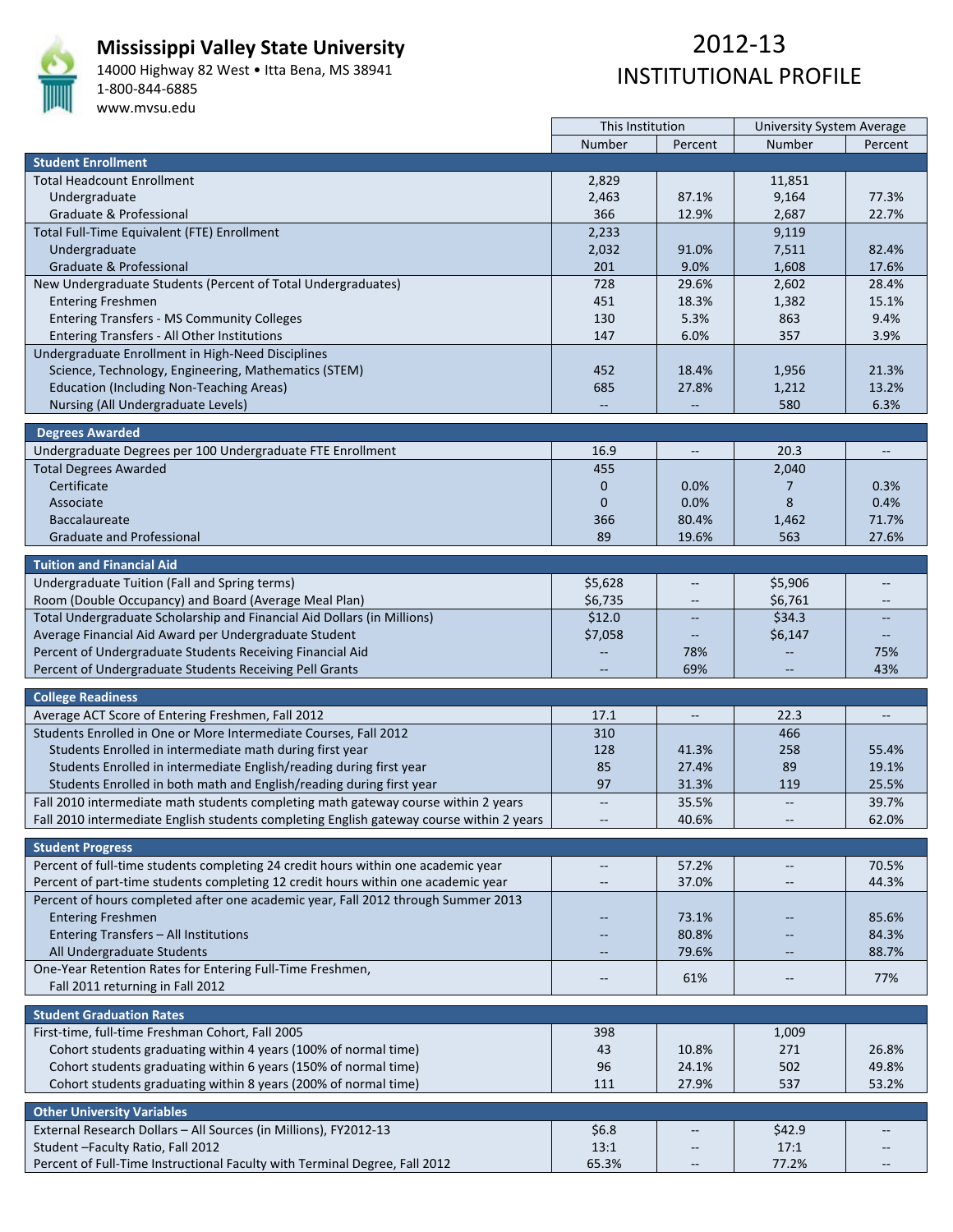

#### **University of Mississippi**

P.O. Box 1848 • University, MS 38677 1‐800‐653‐6477

#### www.olemiss.edu

## 2012‐13 INSTITUTIONAL PROFILE

|                                                                                                                       | This Institution                                    |                          | <b>University System Average</b> |                          |  |
|-----------------------------------------------------------------------------------------------------------------------|-----------------------------------------------------|--------------------------|----------------------------------|--------------------------|--|
|                                                                                                                       | Number                                              | Percent                  | Number                           | Percent                  |  |
| <b>Student Enrollment</b>                                                                                             |                                                     |                          |                                  |                          |  |
| Total Headcount Enrollment *                                                                                          | 25,066                                              |                          | 11,851                           |                          |  |
| Undergraduate                                                                                                         | 19,324                                              | 77.1%                    | 9,164                            | 77.3%                    |  |
| Graduate & Professional                                                                                               | 5,742                                               | 22.9%                    | 2,687                            | 22.7%                    |  |
| Total Full-Time Equivalent (FTE) Enrollment *                                                                         | 20,717                                              |                          | 9,119                            |                          |  |
| Undergraduate                                                                                                         | 16,540                                              | 79.8%                    | 7,511                            | 82.4%                    |  |
| Graduate & Professional                                                                                               | 4,177                                               | 20.2%                    | 1,608                            | 17.6%                    |  |
| New Undergraduate Students (Percent of Total Undergraduates) *                                                        | 5,518                                               | 28.6%                    | 2,602                            | 28.4%                    |  |
| <b>Entering Freshmen</b>                                                                                              | 3,458                                               | 17.9%                    | 1,382                            | 15.1%                    |  |
| <b>Entering Transfers - MS Community Colleges</b>                                                                     | 1,433                                               | 7.4%                     | 863                              | 9.4%                     |  |
| Entering Transfers - All Other Institutions                                                                           | 627                                                 | 3.2%                     | 357                              | 3.9%                     |  |
| Undergraduate Enrollment in High-Need Disciplines *                                                                   |                                                     |                          |                                  |                          |  |
| Science, Technology, Engineering, Mathematics (STEM)                                                                  | 3,081                                               | 15.9%                    | 1,956                            | 21.3%                    |  |
| <b>Education (Including Non-Teaching Areas)</b>                                                                       | 1,221                                               | 6.3%                     | 1,212                            | 13.2%                    |  |
| Nursing (All Undergraduate Levels)                                                                                    | 373                                                 | 1.9%                     | 580                              | 6.3%                     |  |
|                                                                                                                       |                                                     |                          |                                  |                          |  |
| <b>Degrees Awarded</b>                                                                                                |                                                     |                          |                                  |                          |  |
| Undergraduate Degrees per 100 Undergraduate FTE Enrollment *                                                          | 20.4                                                | $-\hbox{--}$             | 20.3                             | $-\hbox{--}$             |  |
| Total Degrees Awarded *                                                                                               | 4,575                                               |                          | 2,040                            |                          |  |
| Certificate                                                                                                           | 13                                                  | 0.3%                     | 7                                | 0.3%                     |  |
| Associate                                                                                                             | $\mathbf{0}$                                        | 0.0%                     | 8                                | 0.4%                     |  |
| <b>Baccalaureate</b>                                                                                                  | 3,136                                               | 68.5%                    | 1,462                            | 71.7%                    |  |
| <b>Graduate and Professional</b>                                                                                      | 1,426                                               | 31.2%                    | 563                              | 27.6%                    |  |
|                                                                                                                       |                                                     |                          |                                  |                          |  |
| <b>Tuition and Financial Aid</b>                                                                                      |                                                     |                          |                                  |                          |  |
| Undergraduate Tuition (Fall and Spring terms)                                                                         | \$6,282                                             | $\sim$                   | \$5,906                          | $-$                      |  |
| Room (Double Occupancy) and Board (Average Meal Plan)                                                                 | \$6,789                                             | $- -$                    | \$6,761                          | $-\hbox{--}$             |  |
| Total Undergraduate Scholarship and Financial Aid Dollars (in Millions) *                                             | \$78.9                                              |                          | \$34.3                           | $\overline{a}$           |  |
| Average Financial Aid Award per Undergraduate Student *                                                               | \$7,050                                             |                          | \$6,147                          |                          |  |
| Percent of Undergraduate Students Receiving Financial Aid *                                                           |                                                     | 67%                      |                                  | 75%                      |  |
| Percent of Undergraduate Students Receiving Pell Grants *                                                             |                                                     | 23%                      |                                  | 43%                      |  |
| <b>College Readiness</b>                                                                                              |                                                     |                          |                                  |                          |  |
|                                                                                                                       | 23.8                                                |                          | 22.3                             |                          |  |
| Average ACT Score of Entering Freshmen, Fall 2012<br>Students Enrolled in One or More Intermediate Courses, Fall 2012 |                                                     |                          |                                  |                          |  |
| Students Enrolled in intermediate math during first year                                                              | 307                                                 |                          | 466                              |                          |  |
|                                                                                                                       | 135                                                 | 44.0%                    | 258                              | 55.4%                    |  |
| Students Enrolled in intermediate English/reading during first year                                                   | 114<br>58                                           | 37.1%<br>18.9%           | 89<br>119                        | 19.1%<br>25.5%           |  |
| Students Enrolled in both math and English/reading during first year                                                  |                                                     |                          |                                  |                          |  |
| Fall 2010 intermediate math students completing math gateway course within 2 years                                    | $\overline{\phantom{a}}$                            | 53.6%                    | $\overline{\phantom{m}}$         | 39.7%                    |  |
| Fall 2010 intermediate English students completing English gateway course within 2 years                              |                                                     | 69.4%                    |                                  | 62.0%                    |  |
| <b>Student Progress</b>                                                                                               |                                                     |                          |                                  |                          |  |
| Percent of full-time students completing 24 credit hours within one academic year                                     | $\hspace{0.05cm} -\hspace{0.05cm} -\hspace{0.05cm}$ | 77.2%                    | $\overline{\phantom{m}}$         | 70.5%                    |  |
| Percent of part-time students completing 12 credit hours within one academic year                                     |                                                     | 50.6%                    |                                  | 44.3%                    |  |
| Percent of hours completed after one academic year, Fall 2012 through Summer 2013                                     |                                                     |                          |                                  |                          |  |
| <b>Entering Freshmen</b>                                                                                              | --                                                  | 92.2%                    |                                  | 85.6%                    |  |
| Entering Transfers - All Institutions                                                                                 |                                                     | 88.1%                    |                                  | 84.3%                    |  |
| All Undergraduate Students                                                                                            | $\qquad \qquad -$                                   | 92.1%                    | $\overline{\phantom{m}}$         | 88.7%                    |  |
| One-Year Retention Rates for Entering Full-Time Freshmen,                                                             |                                                     |                          |                                  |                          |  |
| Fall 2011 returning in Fall 2012                                                                                      | $-$                                                 | 81%                      | --                               | 77%                      |  |
|                                                                                                                       |                                                     |                          |                                  |                          |  |
| <b>Student Graduation Rates</b>                                                                                       |                                                     |                          |                                  |                          |  |
| First-time, full-time Freshman Cohort, Fall 2005                                                                      | 2,131                                               |                          | 1,009                            |                          |  |
| Cohort students graduating within 4 years (100% of normal time)                                                       | 800                                                 | 37.5%                    | 271                              | 26.8%                    |  |
| Cohort students graduating within 6 years (150% of normal time)                                                       | 1,287                                               | 60.4%                    | 502                              | 49.8%                    |  |
| Cohort students graduating within 8 years (200% of normal time)                                                       | 1,325                                               | 62.2%                    | 537                              | 53.2%                    |  |
|                                                                                                                       |                                                     |                          |                                  |                          |  |
| <b>Other University Variables</b>                                                                                     |                                                     |                          |                                  |                          |  |
| External Research Dollars - All Sources (in Millions), FY2012-13*                                                     | \$106.1                                             |                          | \$42.9                           |                          |  |
| Student - Faculty Ratio, Fall 2012                                                                                    | 19:1                                                |                          | 17:1                             |                          |  |
| Percent of Full-Time Instructional Faculty with Terminal Degree, Fall 2012                                            | 80.8%                                               | $\overline{\phantom{m}}$ | 77.2%                            | $\overline{\phantom{m}}$ |  |

\*figures include University of Mississippi Medical Center.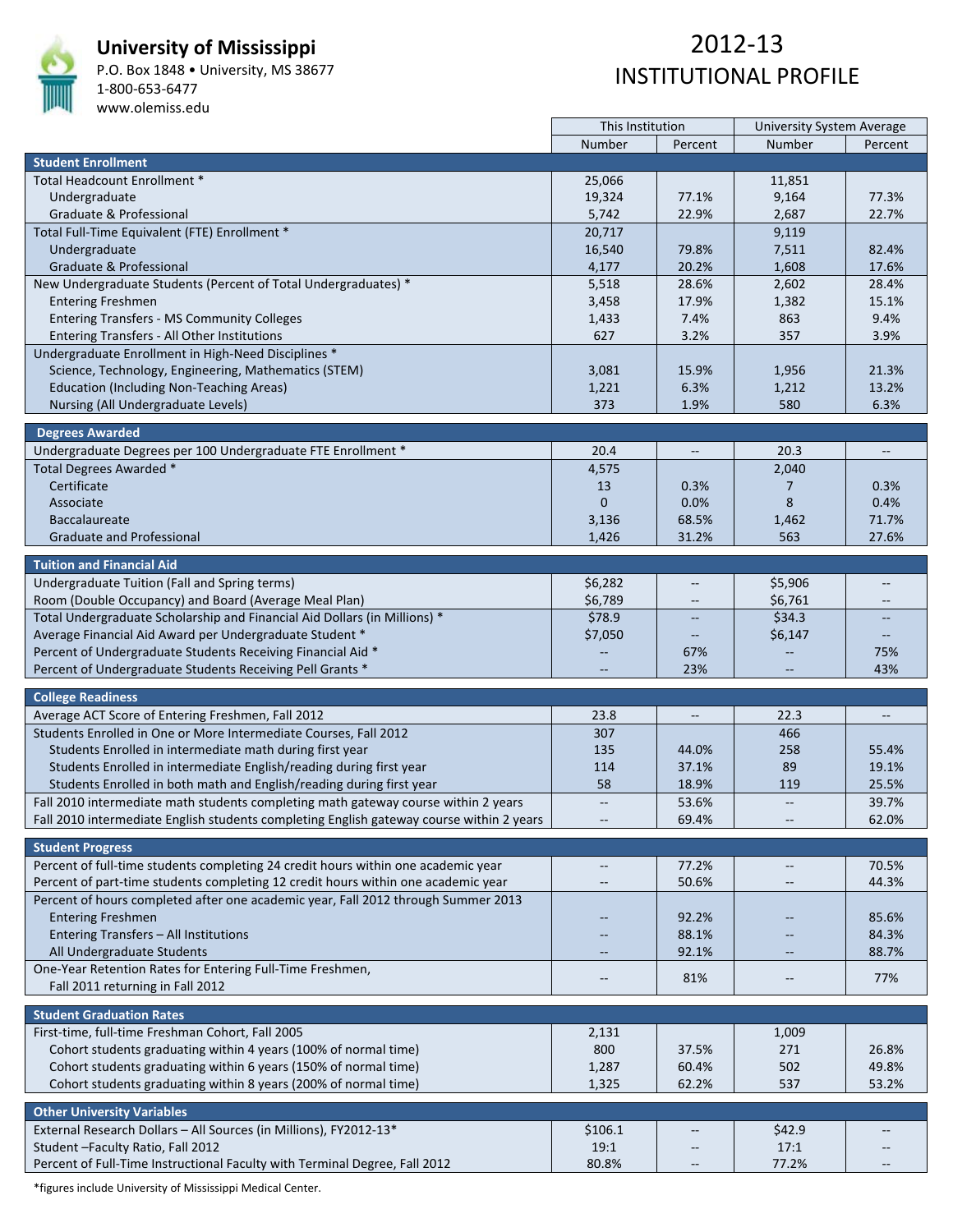

#### **University of Southern Mississippi**

118 College Drive • Hattiesburg, MS 39406 1‐601‐266‐1000 www.usm.edu

# 2012‐13 INSTITUTIONAL PROFILE

 $\overline{\phantom{a}}$ 

|                                                                                                        | This Institution                    |                          | <b>University System Average</b>                    |                          |
|--------------------------------------------------------------------------------------------------------|-------------------------------------|--------------------------|-----------------------------------------------------|--------------------------|
|                                                                                                        | Number                              | Percent                  | Number                                              | Percent                  |
| <b>Student Enrollment</b>                                                                              |                                     |                          |                                                     |                          |
| <b>Total Headcount Enrollment</b>                                                                      | 19,240                              |                          | 11,851                                              |                          |
| Undergraduate                                                                                          | 15,659                              | 81.4%                    | 9,164                                               | 77.3%                    |
| Graduate & Professional                                                                                | 3,581                               | 18.6%                    | 2,687                                               | 22.7%                    |
| Total Full-Time Equivalent (FTE) Enrollment                                                            | 14,294                              |                          | 9,119                                               |                          |
| Undergraduate                                                                                          | 12,055                              | 84.3%                    | 7,511                                               | 82.4%                    |
| Graduate & Professional                                                                                | 2,239                               | 15.7%                    | 1,608                                               | 17.6%                    |
| New Undergraduate Students (Percent of Total Undergraduates)                                           | 4,528                               | 28.9%                    | 2,602                                               | 28.4%                    |
| <b>Entering Freshmen</b>                                                                               | 2,000                               | 12.8%                    | 1,382                                               | 15.1%                    |
| <b>Entering Transfers - MS Community Colleges</b>                                                      | 1,869                               | 11.9%                    | 863                                                 | 9.4%                     |
| Entering Transfers - All Other Institutions                                                            | 659                                 | 4.2%                     | 357                                                 | 3.9%                     |
| Undergraduate Enrollment in High-Need Disciplines                                                      |                                     |                          |                                                     |                          |
| Science, Technology, Engineering, Mathematics (STEM)                                                   | 2,686                               | 17.2%                    | 1,956                                               | 21.3%                    |
| <b>Education (Including Non-Teaching Areas)</b>                                                        | 1,986                               | 12.7%                    | 1,212                                               | 13.2%                    |
| Nursing (All Undergraduate Levels)                                                                     | 1,256                               | 8.0%                     | 580                                                 | 6.3%                     |
| <b>Degrees Awarded</b>                                                                                 |                                     |                          |                                                     |                          |
| Undergraduate Degrees per 100 Undergraduate FTE Enrollment                                             | 21.7                                |                          | 20.3                                                |                          |
| <b>Total Degrees Awarded</b>                                                                           | 3,419                               |                          | 2,040                                               |                          |
| Certificate                                                                                            | 39                                  | 1.1%                     | 7                                                   | 0.3%                     |
| Associate                                                                                              | $\mathbf{0}$                        | 0.0%                     | 8                                                   | 0.4%                     |
| <b>Baccalaureate</b>                                                                                   | 2,503                               | 73.2%                    | 1,462                                               | 71.7%                    |
| <b>Graduate and Professional</b>                                                                       | 877                                 | 25.7%                    | 563                                                 | 27.6%                    |
| <b>Tuition and Financial Aid</b>                                                                       |                                     |                          |                                                     |                          |
|                                                                                                        | \$6,336                             | $\overline{\phantom{a}}$ |                                                     | $-$                      |
| Undergraduate Tuition (Fall and Spring terms)<br>Room (Double Occupancy) and Board (Average Meal Plan) | \$6,907                             |                          | \$5,906<br>\$6,761                                  |                          |
| Total Undergraduate Scholarship and Financial Aid Dollars (in Millions)                                | \$57.8                              | $\overline{\phantom{a}}$ | \$34.3                                              |                          |
| Average Financial Aid Award per Undergraduate Student                                                  |                                     |                          |                                                     |                          |
| Percent of Undergraduate Students Receiving Financial Aid                                              | \$5,435<br>$\overline{\phantom{m}}$ | 78%                      | \$6,147<br>$\overline{a}$                           | 75%                      |
| Percent of Undergraduate Students Receiving Pell Grants                                                |                                     | 46%                      |                                                     | 43%                      |
|                                                                                                        |                                     |                          |                                                     |                          |
| <b>College Readiness</b>                                                                               |                                     |                          |                                                     |                          |
| Average ACT Score of Entering Freshmen, Fall 2012                                                      | 22.1                                | $-\hbox{--}$             | 22.3                                                | $\overline{\phantom{a}}$ |
| Students Enrolled in One or More Intermediate Courses, Fall 2012                                       | 1024                                |                          | 466                                                 |                          |
| Students Enrolled in intermediate math during first year                                               | 727                                 | 71.0%                    | 258                                                 | 55.4%                    |
| Students Enrolled in intermediate English/reading during first year                                    | 84                                  | 8.2%                     | 89                                                  | 19.1%                    |
| Students Enrolled in both math and English/reading during first year                                   | 213                                 | 20.8%                    | 119                                                 | 25.5%                    |
| Fall 2010 intermediate math students completing math gateway course within 2 years                     | $- -$                               | 26.1%                    | $\mathbb{L}^2$                                      | 39.7%                    |
| Fall 2010 intermediate English students completing English gateway course within 2 years               |                                     | 64.8%                    | $-\!$                                               | 62.0%                    |
| <b>Student Progress</b>                                                                                |                                     |                          |                                                     |                          |
| Percent of full-time students completing 24 credit hours within one academic year                      | $\qquad \qquad -$                   | 66.8%                    | $\hspace{0.05cm} -\hspace{0.05cm} -\hspace{0.05cm}$ | 70.5%                    |
| Percent of part-time students completing 12 credit hours within one academic year                      |                                     | 37.9%                    |                                                     | 44.3%                    |
| Percent of hours completed after one academic year, Fall 2012 through Summer 2013                      |                                     |                          |                                                     |                          |
| <b>Entering Freshmen</b>                                                                               |                                     | 85.3%                    |                                                     | 85.6%                    |
| Entering Transfers - All Institutions                                                                  |                                     | 83.0%                    |                                                     | 84.3%                    |
| All Undergraduate Students                                                                             |                                     | 88.6%                    |                                                     | 88.7%                    |
| One-Year Retention Rates for Entering Full-Time Freshmen,                                              | $\qquad \qquad -$                   | 75%                      | $-\hbox{--}$                                        | 77%                      |
| Fall 2011 returning in Fall 2012                                                                       |                                     |                          |                                                     |                          |
| <b>Student Graduation Rates</b>                                                                        |                                     |                          |                                                     |                          |
| First-time, full-time Freshman Cohort, Fall 2005                                                       | 1,328                               |                          | 1,009                                               |                          |
| Cohort students graduating within 4 years (100% of normal time)                                        | 296                                 | 22.3%                    | 271                                                 | 26.8%                    |
| Cohort students graduating within 6 years (150% of normal time)                                        | 623                                 | 46.9%                    | 502                                                 | 49.8%                    |
| Cohort students graduating within 8 years (200% of normal time)                                        | 676                                 | 50.9%                    | 537                                                 | 53.2%                    |
| <b>Other University Variables</b>                                                                      |                                     |                          |                                                     |                          |
| External Research Dollars - All Sources (in Millions), FY2012-13                                       | \$52.2                              |                          | \$42.9                                              |                          |
| Student-Faculty Ratio, Fall 2012                                                                       | 18:1                                |                          | 17:1                                                | $\qquad \qquad -$        |
| Percent of Full-Time Instructional Faculty with Terminal Degree, Fall 2012                             | 75.9%                               | $-\hbox{--}$             | 77.2%                                               |                          |

 $\mathbf{r}$